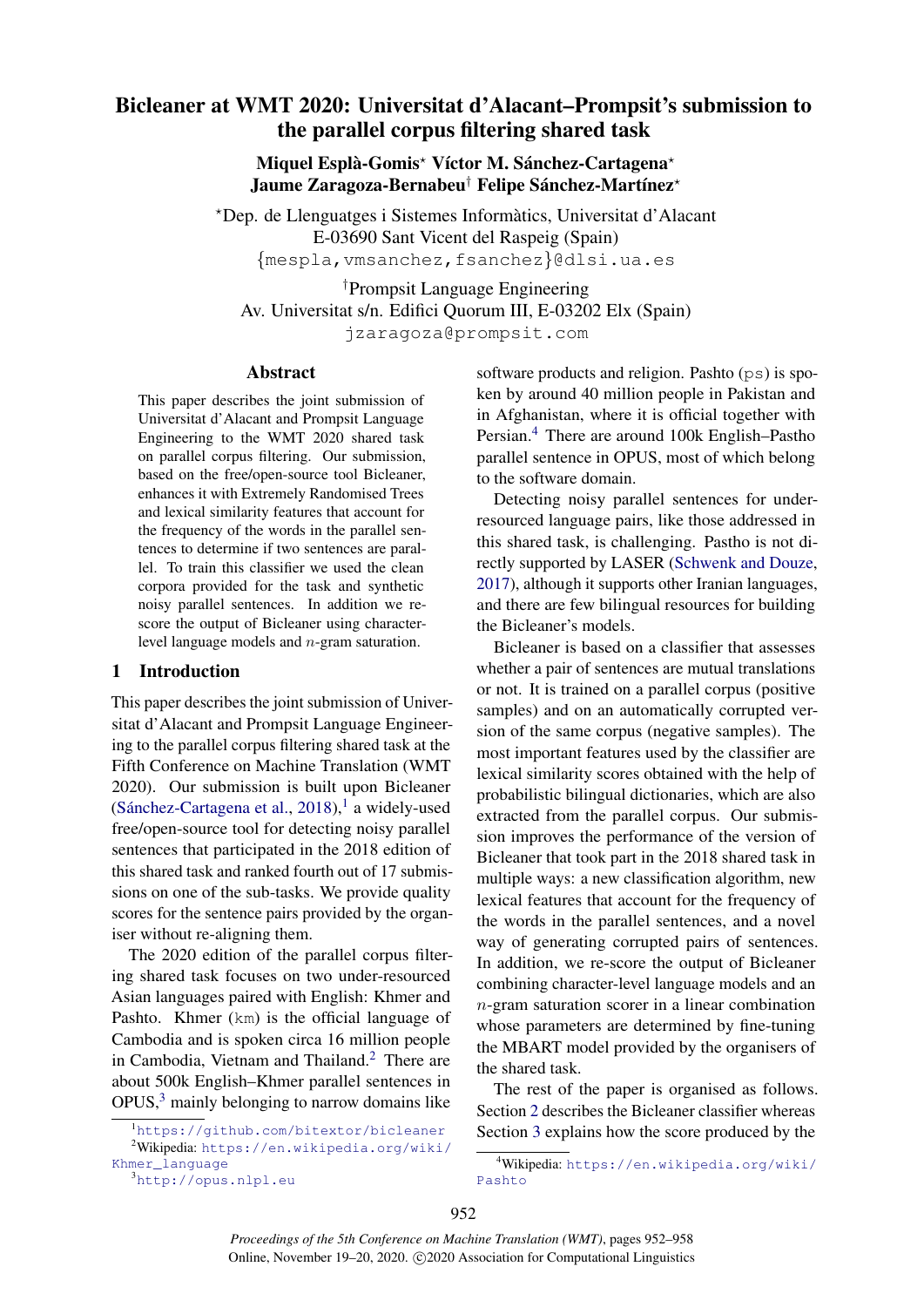classifier is combined with the information provided by character-level language models and an n-gram saturation algorithm to produce the submitted score. Section [4](#page-3-1) then describes the process followed to build the submission, and Section [5](#page-4-0) lists related approaches. The paper ends with some concluding remarks.

### <span id="page-1-0"></span>2 Bicleaner classifier

Bicleaner is based on an automatic classifier that produces a score for a pair of sentences representing the probability that they are mutual translations. Random Forests [\(Breiman,](#page-6-2) [2001\)](#page-6-2), the classification algorithm used in the 2018 submission, has been replaced by Extremely-Randomised Trees [\(Geurts](#page-6-3) [et al.,](#page-6-3) [2006\)](#page-6-3) because the latter performed best on preliminary experiments.

The Extremely Randomised Trees classification algorithm works by selecting at each internal node the *best* feature from a sub-set of features selected at random from the whole set of features  $F$ , and using a random cut-off point. The hyper-parameters controlling the training of these classifiers are therefore the method used to rank the features and select the best one, the size of the subset of features selected at random, and the number of trees to be used. To select the best hyper-parameters we performed a grid search with the following hyperparameter values. For the ranking we tried with Gini importance [\(Breiman et al.,](#page-6-4) [1984,](#page-6-4) Ch. 4) and information gain; for the size of the sub-set of features we tried with  $|F|$ ,  $log_2|F|$  and  $\sqrt{|F|}$ ; for the number of trees we tried with 100, 200, 300, 400 and 500.

The features we used can be split in two groups: those that account for the lexical similarity of the two sentences, and those based on shallow properties of the sentences.

# <span id="page-1-2"></span>2.1 Lexical features

Bilingual lexical similarity is assessed by means of the lexical feature  $Qmax(S, \Theta, d)$ , which was first described by Sánchez-Cartagena et al. [\(2018\)](#page-6-0) and is inspired by the translation probabilities used in statistical machine translation [\(Koehn,](#page-6-5) [2009\)](#page-6-5). It is defined as:

$$
\text{Qmax}(S, \Theta, d) = \left(\prod_{t \in \Theta} \max_{s \in \mathcal{S} \cup \{\text{NULL}\}} p(t|s; d)\right)^{\frac{1}{|\Theta|}}
$$

where, S is a source-language (SL) sentence,  $S$ is a set with the tokens in  $S$ ,  $\Theta$  is a set with the tokens in the target-language (TL) sentence  $T$  that appear at least once in the SL-to-TL probabilistic bilingual dictionary d, and  $p(t|s; d)$  stands for the translation probability of the target token  $t$  given the source token s according to the bilingual dictionary  $d$ . A smoothing is applied if, for a token  $t$ ,  $\max_{s \in \mathcal{S} \cup \{ \text{NULL} \}} p(t|s; d)$  equals zero; in that case, this expression is set to the value of the smallest probability in  $d$  divided by 10. One can interpret that, in this case, the dictionary is providing evidence that  $t$  is unlikely to be the translation of any of the tokens in  $S$ . It is worth noting that this case differs from the case in which a token  $t \in T$  does not appear in the dictionary at all; in that case, no evidence, either positive or negative, is available for it. This is why Qmax is only computed for the tokens in Θ instead of doing so for all the tokens in T.

The informativeness of Qmax strongly depends on the coverage of the probabilistic bilingual dictionary used. To measure the coverage of this dictionary, the feature Qmax is complemented with two additional features:  $\text{CoverT}(T, d)$ , which returns the percentage of unique tokens in  $T$  appearing in  $d$ , and  $CoverTS(S, T, d)$ , which returns the percentage of unique tokens in  $T$  that appear in d associated with at least one token in S. All these features are also computed in the reverse direction:  $Qmax(\Theta, S, d')$ , CoverS $(S, d')$ , and  $\text{CoverST}(T, S, d')$ , where d' is a TL-to-SL probabilistic bilingual dictionary.

Even though low-frequency words usually have more discriminatory power [\(Ramos,](#page-6-6) [2003\)](#page-6-6), the original formulation of the Bicleaner lexical features did not take into account word frequency in any way. In order to allow the classifier to give different weights to words from different frequency ranks, we re-formulated the lexical features: Qmax now becomes a set of features  $\{Qmax_q(S, \Theta, d, R) \mid q \in [1, 4]\}.$  While the summation in the original Qmax was computed for all the tokens in  $\Theta$ , in  $Qmax_q$  it is only computed for those tokens in  $\Theta$  that appear in the quartile  $q \in$  $[1, 4]$  of the ranking of tokens R. R sorts tokens by the logarithm of their relative frequency in a monolingual corpus; in this way, quartile  $q = 1$  contains a large amount of tokens with low frequency, while quartile  $q = 4$  contains fewer tokens with high fre-quency.<sup>[5](#page-1-1)</sup> The same adaptation is applied to obtain

<span id="page-1-1"></span><sup>&</sup>lt;sup>5</sup>Preliminary experiments showed that no gain is obtained by dividing word frequencies in more than four groups.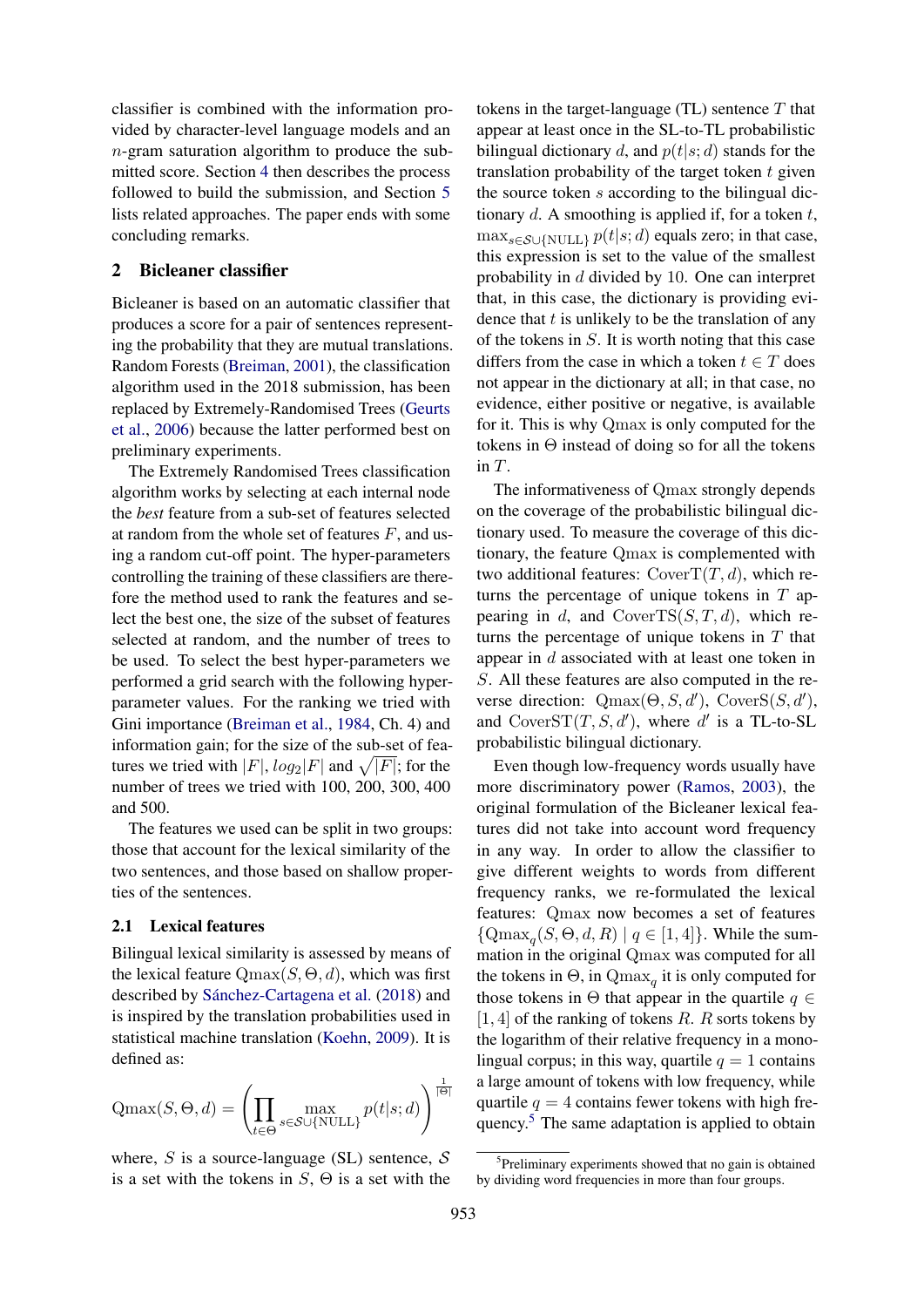the set of features  $\{CoverS_q(T, d) | q \in [1, 4]\}$ and  $\{\text{CoverST}_q(S, T, d) \mid q \in [1, 4]\}.$  As in the original Bicleaner, these features were also computed in the reverse direction.

#### 2.2 Shallow features

Shallow features do not make use of bilingual lexical information and are aimed at complementing the lexical features, which may not be reliable enough in sentence pairs with poor dictionary coverage. The shallow features used can be further split into those that model sentence length and those that identify tokens and characters that give hints about the parallelness of a pair of sentences.

Features that model sentence length are based on the assumption that the ratio between the lengths of a pair of parallel sentences is fairly constant for a given language pair. Hence, sentence pairs that deviate too much from this ratio are not likely to be parallel. We measure how close is the ratio of a given pair of sentences to the expected one as the probability mass function of a Poisson distribution. We also provide the raw lengths to the classifier. The complete list of features based on sentence length is the following. Each of these features is computed independently for the SL sentence S and for the TL sentence  $T$  of the pair.

- Likelihood of having a TL segment  $T$  with length (in tokens)  $l_T$  given  $l_S$ , the length of the SL segment  $S$ , and  $r_{ts}$ , the ratio between the length of TL and SL computed on a training parallel corpus; likelihood is computed as  $Pr(X = l_T; \lambda = l_S \cdot r_{ts})$ . This feature is also computed for S:  $Pr(X = l_S; \lambda = l_T \cdot r_{st})$ . Note that  $Pr(X = k; \lambda = L) = \frac{e^{-L} \cdot L^k}{k!}$ .
- Number of tokens in the sentence.
- Number of characters in the sentence.
- Average token length (in characters) in the sentence.

Parallel pairs of sentences are also likely to share numerical expressions, punctuation marks and proper nouns. The following features aim at leveraging that information. Each of these features is computed independently for S and T.

- Number of punctuation marks of each type.
- Proportion of numerical expressions in the sentence that can be found in the other sentence of the pair.

• Proportion of capitalised tokens in the sentence that can be found in the other sentence of the pair.

Finally, character counts can also be considered hints for parallelness. They are taken into account by the following features, which are computed independently for  $S$  and  $T$ :

- Number of characters in each of the main Unicode classes.
- Number of different characters.
- Number of occurrences of the three most frequent characters, normalised by sentence length.
- Entropy of the string, considering each character as an event whose probability is proportional to the number of occurrences of the character in the sentence.
- Maximum number of consecutive repetitions of the same character.

Overall, 92 shallow features are used.

# 2.3 Modelling noise

For training the Bicleaner classifier, positive and negative samples are used. The positive samples are those found in the original parallel corpus. The negative samples are generated by corrupting the sentences in that corpus as explained next.

Three types of synthetic noise are applied for corrupting the sentences:

- wrong alignment: parallel segments are randomly re-aligned to produce pairs of segments that are not parallel;
- wrong segmentation: one of the sentences in the pair is truncated: a suffix starting from a random position is removed, therefore emulating an error in sentence segmentation; and
- word replacement: a random number of words in one of the sentences of the pair is replaced by other words with similar frequency as com-puted on a monolingual corpus.<sup>[6](#page-2-0)</sup>

The amount of corrupted sentences we generated equals the the size of the original parallel corpus,

<span id="page-2-0"></span><sup>&</sup>lt;sup>6</sup>The ranking of token frequencies  $R$  described in Section [2.1](#page-1-2) was used for this replacements.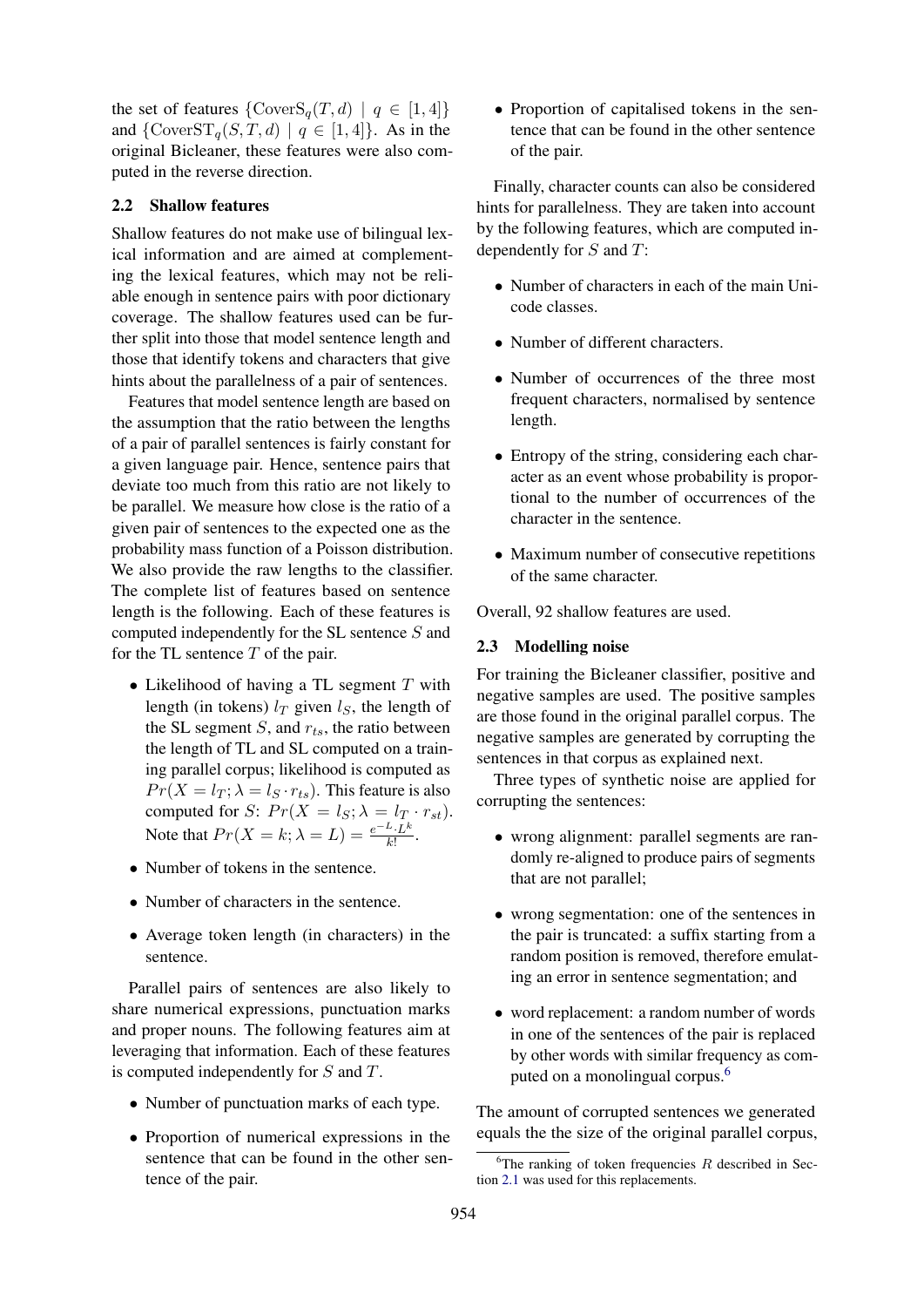and the three types of synthetic noise were applied in the same proportion. The classifier is therefore trained on a set of sentences twice as large as the original parallel corpus. This strategy differs from the one followed in the 2018 submission (Sánchez-[Cartagena et al.,](#page-6-0) [2018\)](#page-6-0) for generating corrupted sentences, where only the "wrong alignment" type of noise was used.

### <span id="page-3-0"></span>3 Re-scoring

Subsampling 5 million words from the raw corpus based on the score described in the previous section ensures that NMT systems are trained on parallel data. However, some of the selected training parallel samples may not bring useful information and replacing them with other, more informative samples could improve the performance of the resulting NMT systems. We hypothesise that two main reasons could make a pair of sentences which are mutual translations non-informative: i) sentences are not fluent enough and hence very different from those that will be translated with the resulting NMT systems: lists of keywords or website menus are examples of such non-fluent sentences; and ii) the pair of sentences is too similar to other training samples.

To take into account these additional factors, the final score assigned to each sentence pair was computed as follows. First, each sentence received a preliminary score, prescore, computed as:

$$
\begin{aligned} \text{prescore}(s,t) &= \lambda \cdot \text{bicleaner}(S,T) + \\ (1-\lambda) \cdot \min(\text{fluency}_s(S), \text{fluency}_t(T))) \end{aligned}
$$

where  $S$  and  $T$  are respectively the SL and TL sentence, bicleaner is the score described in Section [2,](#page-1-0) and fluency<sub>s</sub> and fluency<sub>t</sub> denote, respectively, fluency scores in the SL and in the TL provided by character language models.[7](#page-3-2)

Fluency scores were computed as the normalised perplexity of the sentence according to a 7-gram character language model estimated with KenLM [\(Heafield,](#page-6-7) [2011\)](#page-6-7). Normalisation was aimed at placing the perplexities in the [0, 1] interval and consisted on a linear transformation that ensured that the values in the raw corpus had a

mean of 0.5 and standard deviation of 0.25. Assuming that the perplexities follow a normal distribution, 95% of the values fall into the desired range. Those values with score lower than 0 or higher than 1 after the transformation were set to 0 and 1, respectively.

After computing prescore, sentence pairs were sorted by that score in descending order, and the score of those pairs for which all their 3-grams could be found in sentences with a higher score was multiplied by a penalty  $\beta$  to promote diversity in the subsampled corpus.

The values of the parameters  $\lambda$  and  $\beta$ , that control the contribution of parallelness, fluency and novelty to the final score were optimised so as to maximise the BLEU score obtained after fine tuning the MBART model provided by the task organisers. The Nelder-Mead algorithm [\(Nelder and](#page-6-8) [Mead,](#page-6-8) [1965\)](#page-6-8), which does not require gradient computations, was used.

#### <span id="page-3-1"></span>4 Building the submission

This section describes the process followed to build our submission, which comprised selection of training data, corpora preprocessing, classifier training and evaluation of different alternatives for some of the steps.

#### 4.1 Data used

For both language pairs, the classifier training data was built from the concatenation of all the clean parallel corpora provided by the shared-task organisers. The length ratios used in shallow features were computed on the same data, as well as the bilingual dictionaries. In order to build the dictionaries, the parallel sentences were word-aligned with MGIZA++.<sup>[8](#page-3-3)</sup> Alignments were symmetrised with the heuristic *grow-diag-final* and the probabilities in the bilingual dictionaries were estimated afterwards by maximum likelihood.

The Wikipedia monolingual corpus provided by the organisers was used to compute the word frequencies for word ranking  $R$  as described in Section [2.1.](#page-1-2) The same monolingual data was used to train character language models. Pashto and Khmer models were trained on the complete data. A different English language model was trained for each language pair on a random sample of the

<span id="page-3-2"></span><sup>&</sup>lt;sup>7</sup>Values of  $\lambda$  close to 1.0 make lists of keywords or website menus that are mutual translations to have the highest scores. Value of  $\lambda$  around 0.5 make the top scored segment pairs to be fluent, complete grammatical sentences. Values of  $\lambda$  close to 0.0 make fluent but non-parallel sentences to receive the highest scores.

<span id="page-3-3"></span><sup>8</sup>[https://github.com/moses-smt/mgiza.](https://github.com/moses-smt/mgiza.git) [git](https://github.com/moses-smt/mgiza.git)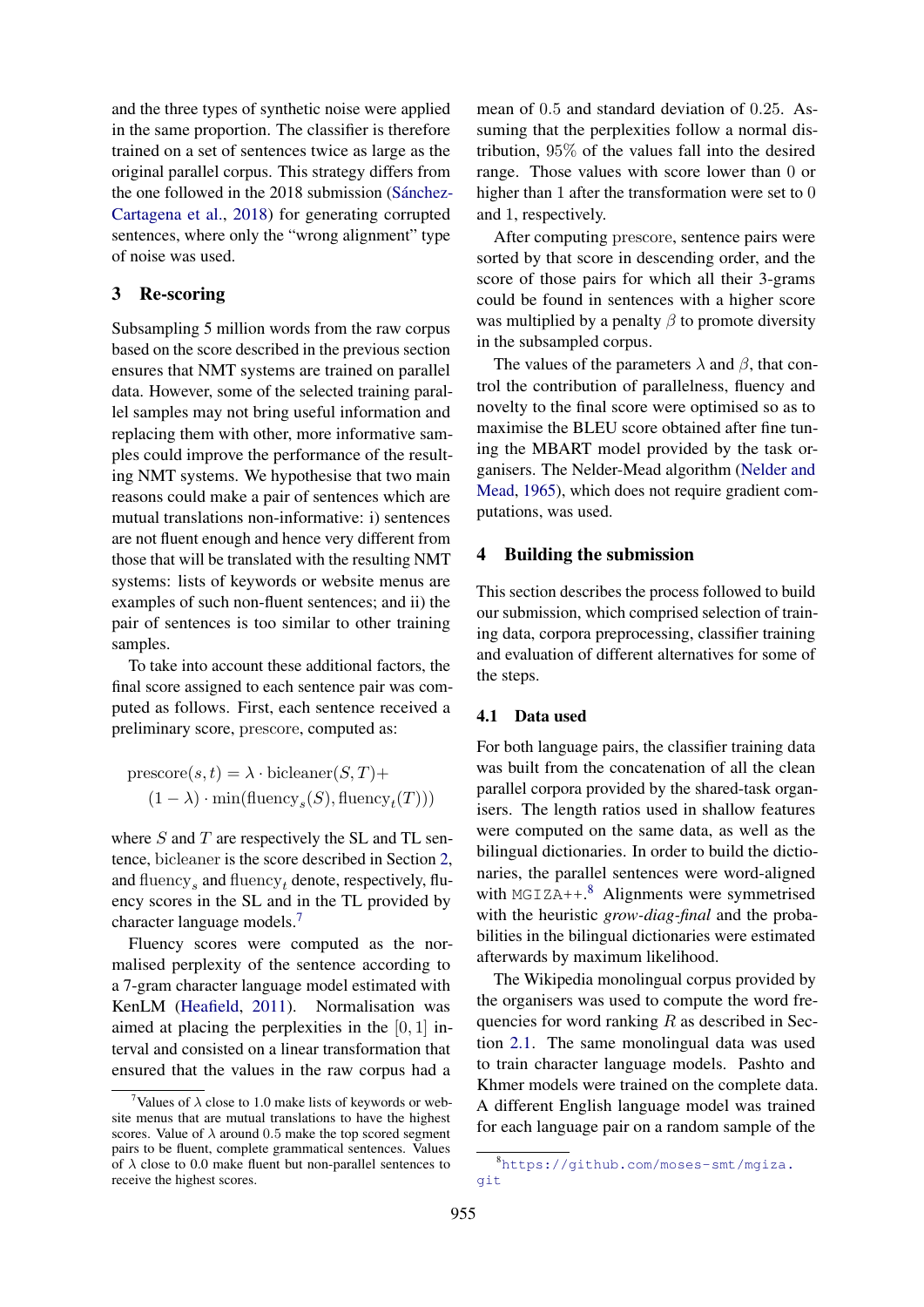English Wikipedia corpus that matched the size of the Pashto/Khmer Wikipedia corpus.

# 4.2 Pre-filtering

The clean parallel data provided by the organisers was filtered before their use. Those parallel sentences in which at least one side contain less than 20% of characters in the Unicode range of the corresponding language were discarded. The remaining parallel sentences were deduplicated.

The raw sentence pairs to be scored were also pre-processed with a series of heuristic rules: the score was set to zero if any of the conditions was met. These rules were aimed at detecting segments with evident flaws and speeding up the subsequent steps. The rules were aimed at detecting the following defects in the parallel sentences:

- Wrong language: same Unicode filtering applied to the clean corpora (see above).
- Too long sentences: those with more than 1024 characters.
- Untranslated: SL and TL segments are identical after removing numerical expressions and punctuation marks.
- Not fluent: the sentence contain elements such as URLs, arithmetic operators, too many parentheses, escaped Unicode characters, and other common defects that arise when crawling parallel corpora from the web. These elements were detected by means of regular expressions.

# <span id="page-4-1"></span>4.3 Tokenisation and word segmentation

Tokenization and subword segmentation have shown to improve the recall of the probabilistic dictionaries used to obtain the lexical features described in Section [2.1.](#page-1-2) We experimented with the following tokenisation and subword segmentation methods, which were applied to the clean data as well as to the raw sentences to be scored:

- Rule-based tokenisation (tok) for Pashto, Khmer and English, as provided by the tool Polyglot [\(Al-Rfou et al.,](#page-6-9) [2013\)](#page-6-9);
- Rule-based tokenisation plus word morphological segmentation with Morfessor (tok-morph). For this we used, after tokenisation, the pre-trained models for Morfessor [\(Virpioja et al.,](#page-6-10) [2013\)](#page-6-10) included in Polyglot.

#### 4.4 Training Bicleaner

As previously mentioned, the probabilistic bilingual dictionaries were obtained from the same parallel corpus used to train the classifier. This strategy has an important drawback. While almost all words would be found in the bilingual dictionaries when training the classifier, the coverage would be much smaller when classifying the raw sentences because of the small amount of parallel data available. In order to close the gap between training and classification, we removed some dictionary entries during training. Specifically, we removed the least frequent entries so as to ensure that the coverage of the truncated dictionaries on the training data matches the coverage of the full dictionaries on the raw sentences to be scored.

# 4.5 Results

Table [1](#page-5-0) depicts the results obtained on the development environment during the preparation of the submission. The system that produced the scores for our final submission is shown in bold.

We firstly evaluated the different tokenisation alternatives described in Section [4.3,](#page-4-1) and applied the re-scoring scheme described in Section [3](#page-3-0) on top of the best performing one. The results show that the tokenisation with Polyglot without any kind of subword segmentation  $(t \circ k)$  leads to the best results. It is also worth mentioning the poor performance obtained with morphological segmentation, which needs to be studied more carefully. Moreover, rescoring for increased fluency and diversity further improved the results.

Table [1](#page-5-0) also shows the results obtained by the baseline LASER model, $9$  which was consistently outperformed by Bicleaner. Comparing the results of the version of Bicleaner used in this submission with that used in 2018 also shows that the changes introduced bring a positive impact.

# <span id="page-4-0"></span>5 Related work

A shared task on parallel corpus filtering was part of the WMT conference programme for the first time in 2018 [\(Koehn et al.,](#page-6-11) [2018\)](#page-6-11). That year the task was targeted at a high-resource scenario. NMT models, which already provide the probability of a

<span id="page-4-2"></span><sup>&</sup>lt;sup>9</sup>These results do not exactly match those published at [http://www.statmt.org/wmt20/](http://www.statmt.org/wmt20/parallel-corpus-filtering.html) [parallel-corpus-filtering.html](http://www.statmt.org/wmt20/parallel-corpus-filtering.html), probably because of differences in the GPU hardware or random initialization seed.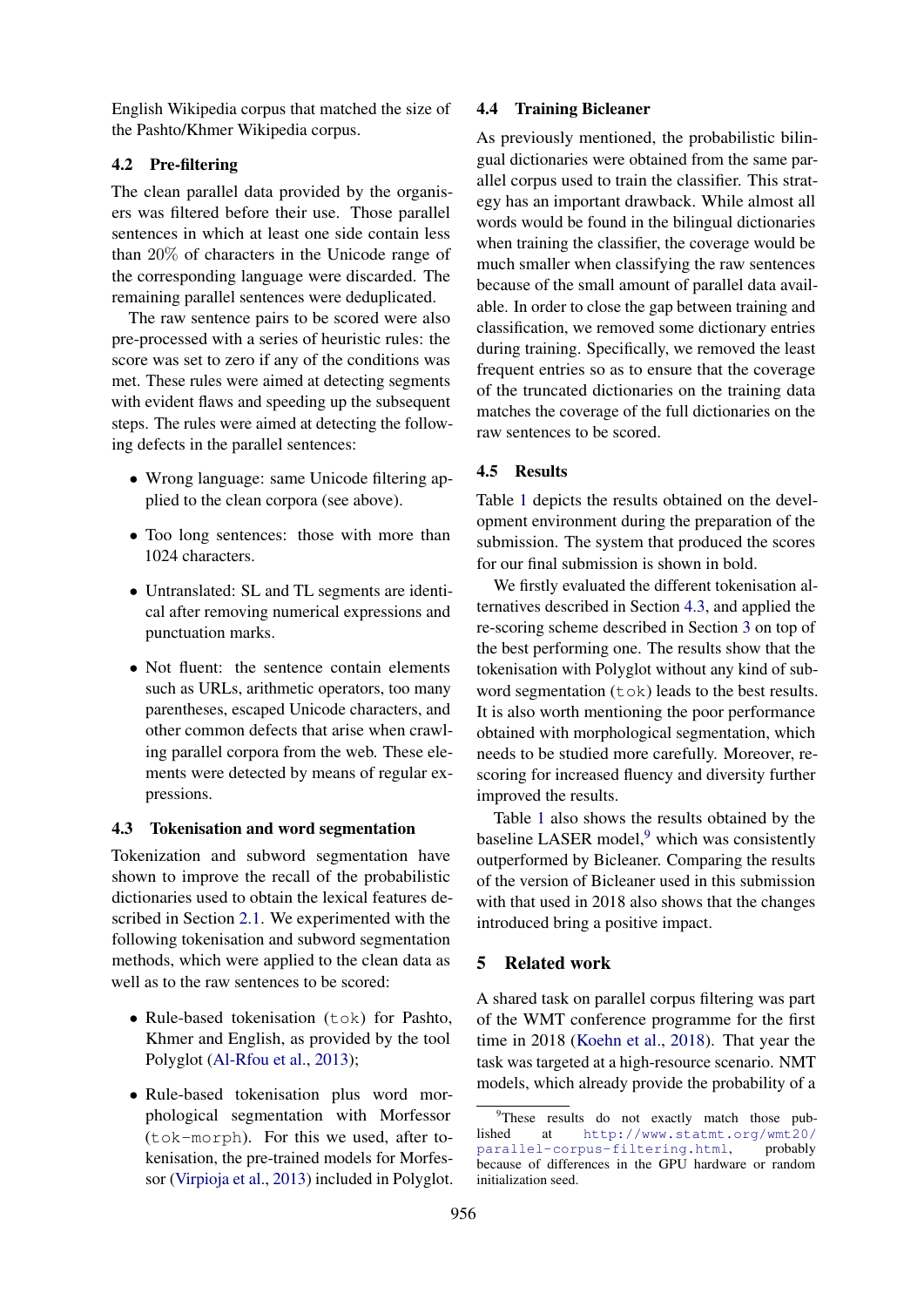<span id="page-5-0"></span>

|                               | <b>Khmer-English</b> |              | Pashto-English |              |
|-------------------------------|----------------------|--------------|----------------|--------------|
| <b>System</b>                 | fairseq              | <b>MBART</b> | fairseq        | <b>MBART</b> |
| LASER (baseline)              | 6.80                 | 10.33        | 9.55           | 11.50        |
| Bicleaner 2018 tok            | 7.45                 | 10.16        | 10.11          | 11.85        |
| Bicleaner 2020 tok            | 7.76                 | 10.66        | 10.10          | 12.35        |
| Bicleaner 2020 tok-morph      | 7.33                 | 10.56        | 8.64           | 10.94        |
| Bicleaner 2020 tok + re-score | 8.25                 | 11.18        | 10.53          | 12.80        |

Table 1: BLEU scores obtained by the different configurations evaluated for Khmer–English and Pashto–English on the development environment provided by the organisers.

TL sentence given an SL sentence, emerged as the dominant approach [\(Junczys-Dowmunt,](#page-6-12) [2018\)](#page-6-12).

Last year's edition was focused on a lowresource scenario [\(Koehn et al.,](#page-6-13) [2019\)](#page-6-13), where parallel data big enough to build NMT models that provide reliable TL probability distributions was not available. The best performing model was LASER, a method based on multilingual sentence embeddings [\(Chaudhary et al.,](#page-6-14) [2019\)](#page-6-14) that takes advantage of the data available for multiple language pairs. In fact, a LASER model trained on 93 languages is the baseline model published by the organisers for this edition of the shared task.

Unlike LASER, our submission is mainly based on lexical similarity scores analogous to those used in statistical machine translation. They are computed only on parallel data, without any kind of transfer learning from other language pairs. The approach we follow to detect sentences that are mutual translations is similar to the one by [Munteanu](#page-6-15) [and Marcu](#page-6-15) [\(2005\)](#page-6-15) for detecting parallel sentences in comparable corpora. However, we use a larger set of shallow features not related to lexical similarity and follow a more sophisticated method for generating negative samples.

Concerning our re-scoring strategy for including information about fluency and diversity, participants from past editions also used these attributes to score sentences. For instance, [Axelrod et al.](#page-6-16) [\(2019\)](#page-6-16) and Vázquez et al.  $(2019)$  devised a scoring strategy under the assumption that parallel sentences should have similar monolingual language model perplexities, and many other submissions included a penalty for repetitive sentences (González-Rubio, [2019;](#page-6-18) [Erdmann and Gwinnup,](#page-6-19) [2019;](#page-6-19) [Bernier-Colborne](#page-6-20) [and Lo,](#page-6-20) [2019\)](#page-6-20). Nevertheless, to the best of our knowledge, our approach is the first one that directly optimises the weight of these attributes towards an automatic translation evaluation metric.

#### 6 Concluding remarks

We described the joint submission of Universitat d'Alacant and Prompsit Language Engineering to the parallel corpus filtering shared task at the Fifth Conference on Machine Translation (WMT 2020). Our submission is based on Bicleaner, an open source tool based on a classifier that uses lexical similarity features inspired in the translation probabilities used in statistical machine translation.

We presented a series of improvements over the version of Bicleaner that participated in the 2018 edition of the shared task, namely a better classifier, more sophisticated generation of negative samples and a reformulation of the lexical similarity scores which takes into account word frequency. We showed that these improvements are effective and they allowed our submission to outperform LASER, a state-of-the-art method based on multilingual sentence embeddings. Moreover, combining Bicleaner scores with scores that account for fluency and diversity further improved the results.

We plan to keep exploring subword segmentation algorithms that help to fight data sparseness when computing lexical similarity scores with the help of bilingual dictionaries. We also aim at integrating word embeddings into lexical similarity scores, which would allow us to leverage monolingual data in a more effective way.

#### Acknowledgments

Work funded by the European Union through projects GoURMET and ParaCrawl. GoURMET — Global Under-Resourced Media Translation, grant agreement number 825299— is funded through the H2020 research and innovation programme. ParaCrawl —actions numbers 2017-EU-IA-0178 and 2018-EU-IA-0063– is funded under the Automated Translation CEF Telecom instrument managed by INEA at the European Commission.